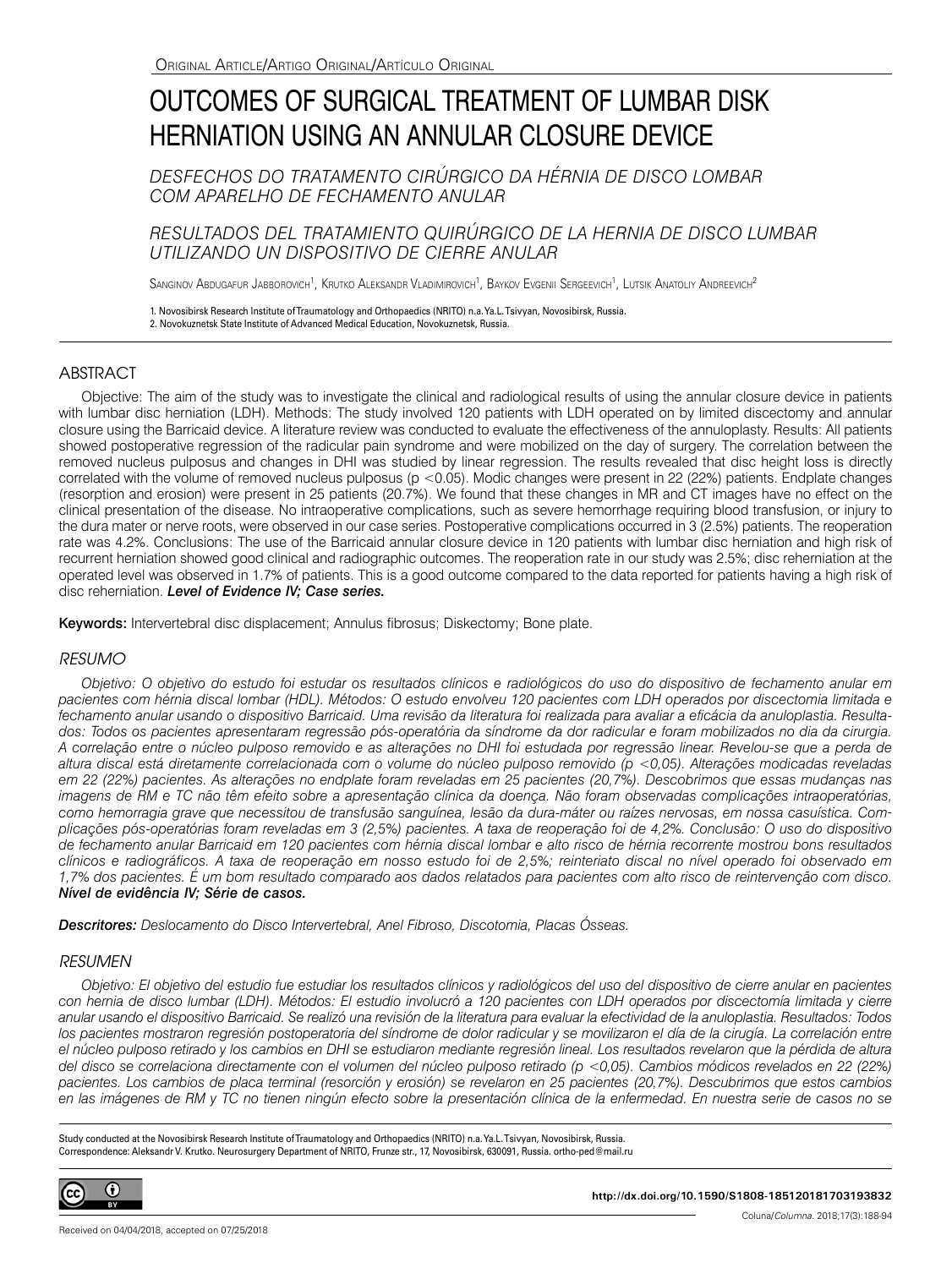*observaron complicaciones intraoperatorias, como hemorragia severa que requiriera transfusión de sangre, lesión de la duramadre o raíces nerviosas. Las complicaciones postoperatorias se revelaron en 3 (2,5%) pacientes. La tasa de reoperación fue del 4,2%. Conclusiones: El uso del dispositivo de cierre anular Barricaid en 120 pacientes con hernia de disco lumbar y alto riesgo de hernia recurrente mostró buenos resultados clínicos y radiográficos. La tasa de reoperación en nuestro estudio fue del 2.5%; la hernia recurrente del disco en el nivel operado se observó en el 1,7% de pacientes. Es un buen resultado en comparación con los datos informados para pacientes que tienen un alto riesgo de hernia recurrente del disco. Nivel de evidencia IV; Serie de casos.*

*Descriptores: Desplazamiento del Disco Intervertebral; Anillo Fibroso; Discectomía; Placas Óseas.*

# **INTRODUCTION**

Microdiscectomy is the most common elective surgery performed in patients with degenerative lumbar spine disorders. Although the good success rate of discectomy is widely recognized, 10–30% of patients still experience low back pain and/or leg pain after the surgery.<sup>1</sup> Patient satisfaction one year after the surgery is approximately 75%, while 20% of patients are reoperated during the first 3 years.<sup>2-5</sup> Disc height loss and recurrent disc herniation are the key reasons for the relapsing pain syndrome and, therefore, reoperation.<sup>6-9</sup>

According to the published data, the overall risk of lumbar disc reherniation is 2–18%.3,6,10-14 There is convincing evidence that the recurrence rate depends on the size of the annular defect and the volume of nucleus pulposus removed. The risk of recurrence is  $\sim$  1% in patients with a small or fissure-like annular defect and 18–27% in patients with larger defects.<sup>15</sup> Therefore, for larger defects, several questions regarding the surgical tactics arise. The question of the degree of aggressiveness of the discectomy when treating patients with lumbar disc herniation remains unresolved. Each technique has its own advantages and disadvantages. Aggressive discectomy results in loss of disc height, increased load on the facet joints followed by facet joint hypertrophy, development of segmental instability, and degenerative stenosis.<sup>16</sup> Limited discectomy leaves most of the nucleus pulposus remaining, which creates a potential source of reherniation.

The annular closure device (ACD) following limited microdiscectomy is a modern and promising procedure in spine surgery. The concept of ACD is based on a number of favorable factors: preserving the disc height, preventing recurrent herniation due to the barrier function, reducing lumbodynia due to conservative microdiscectomy, and slowing down the degenerative cascade of both the intervertebral disc and facet joints of the segment.9

The device used to close the annular defect, the Barricaid® implant, was designed by Intrinsic Therapeutics (Woburn, MA, USA) to prevent recurrent disc herniation following limited microdiscectomy. The amount of data on the effectiveness of using Barricaid in large patient cohorts accumulated thus far is insufficient. In 2009, an RCT involving over 500 patients was started; however, it is not yet complete, and the results have not been reported to the global research community. Thus, prospective studies to evaluate the effectiveness of using the ACD are relevant.

## METHODS

#### Study design and patient selection

We have planned and conducted a single-center prospective study to assess the effectiveness of ACD. The inclusion criteria were posterolateral herniation at L3-L4, L4-L5, L5-S1 levels, and intervertebral disc height in the posterior regions assessed by lateral radiography of the lumbar spine  $\geq$  5 mm. The exclusion criteria were: spondylolisthesis, segmental instability, spinal stenosis, lumbar scoliosis, earlier surgical interventions at the operated level, osteoporosis (T-score < –2.0), abnormalities and non-degenerative lesions of lumbar spine, and decompensated concurrent diseases. The final decision on implantation was made intraoperatively once the annular defect had been visualized and its size quantified. The study involved 120 patients with lumbar disc herniation operated on by limited microdiscectomy and annular closure using the Barricaid device. In one patient, surgical

management involving implantation of the Barricaid device was performed at two levels (L4-L5, L5-S1). Hence, we analyzed 121 cases in which the Barricaid implant was used.

All patients were operated on at Neurosurgical Department no. 2 of the Ya.L.Tsivyan Research Center of Traumatology and Orthopedics in 2012–2017 (inclusive).

All patients underwent clinical neurologic examination and radiography. Pain intensity and the disability index were evaluated using the Visual Analogue Scale (VAS) and the Oswestry scale. Indications for surgery were disc herniation confirmed by neuroimaging (CT/ MRI) and the presence of relevant clinical manifestations resistant to conservative treatment for 6 weeks.

## Radiographic Measures

The combination of instrumented examination methods included X-ray of the lumbar spine in two projections with functional tests (flexion, extension), and CT and MRI of the lumbar spine. The radiographic data were used to evaluate lumbar lordosis, sagittal plane segmental motion, and the disc height index.<sup>17</sup> This parameter was measured in the lateral radiograph as a ratio between the heights of the intervertebral disc and the body of the superjacent vertebra. MRI of the lumbar spine allowed us to visualize the substrate, in order to determine the type of herniation, its location, the Pfirrmann disc degeneration grade,<sup>18</sup> facet joint degeneration according to Grogan's classification,19 and Modic changes in the endplates of the adjacent vertebral bodies. All patients underwent preoperative lumbar spine CT to evaluate the bone tissue, reveal erosive changes in the endplates of the adjacent vertebral bodies, and determine the presence of intervertebral disk vacuum phenomenon. Implant position and the condition of bone tissue around the implant anchor and mesh were analyzed using the CT data during the follow-up.

#### Surgical technique

Surgery was performed under general anesthesia. The patients were positioned on the operating table in a knee-chest position. After cleansing the skin at the surgical site with antiseptic solution, the skin was incised along spinous processes at the level of surgery to isolate spinous processes and the interarch space at the herniation site. Next, we conducted interlaminectomy, revision of the spinal canal, detection of disc herniation, and transection of the posterior longitudinal ligament. Disc herniation and free fragments of the posterior disc portions were removed. The size of the annular defect was measured using templates. The annular closure device was implanted under control of an electronic image converter, according to the size of the annular defect. Hemostasis was achieved and the wound was closed layerwise. The volume of the removed disc herniation was measured in all cases. The patients were mobilized on the day of surgery.

The study was conducted according to good clinical practice, which ensures that the design, implementation, and communication of data are reliable, that the patients' rights are protected, and that confidentiality of the subject's data is maintained. The study was approved by the local ethics committee of the Ya.L.Tsivyan Research Center of Traumatology and Orthopedics (protocol No. 083/17). All patients provided written informed consent, which included their consent for the use of their data in the analyses, and its presentation.

189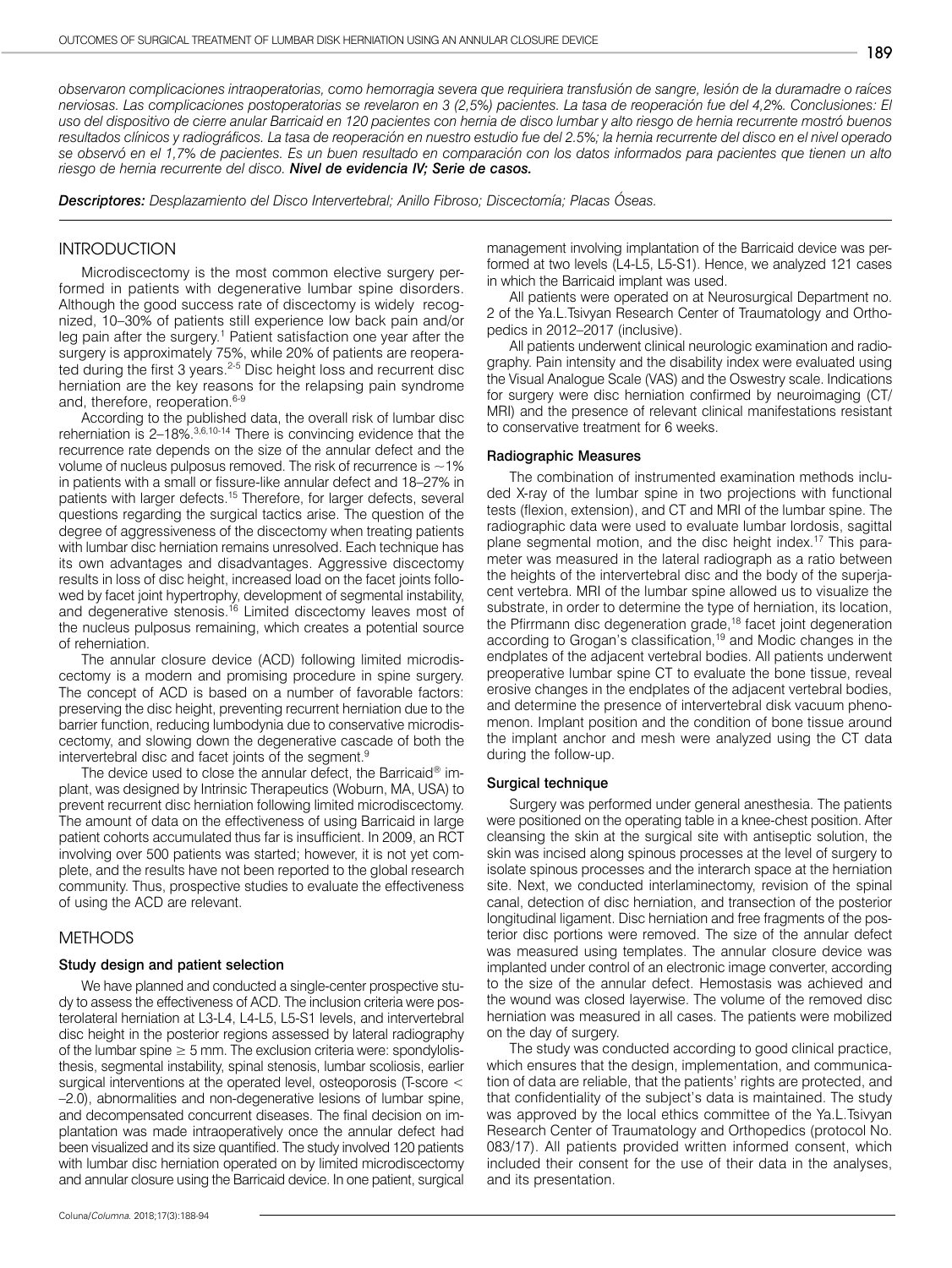# Data collection

The key patient characteristics (sex, age, body mass index, and smoking status) were collected at the preoperative stage. The clinical data (neurological status, VAS pain intensity score, and the Oswestry disability index preoperative, immediately after surgery, during the follow-up, and during the postoperative period) were accumulated. The following parameters related to the surgery were collected: duration of surgery, blood loss volume, size of annular defect, volume of the removed disc herniation, and complications.

## Data collection: time points

The outcomes of surgical treatment were evaluated 3, 6, 12, 24, 36, 48, and 60 months after surgery. The VAS score of pain intensity in the spine and leg, the Oswestry disability index, and the neurological status were assessed at all follow-up points; radiography of the lumbosacral spine was also performed. MRI and MSCT of the lumbar spine were performed 6 and 12 months after surgery and once a year thereafter.

#### Statistical methods

We used an R Statistical Package (http://www.r-project.org) for the calculations. Descriptive statistics were reported as absolute frequencies or as median values with IQR. Depending on the type of data to be processed, we used the Mann-Whitney U test, Pearson's chi-squared test, or the Exact Fisher Test and non-parametric Kruskal-Wallis analysis of variance by rank and median multiple comparisons.

All the reported p values were based on two-tailed tests for significance, and p values < 0.05 were considered statistically significant. We used the software programs STATISTICA 7.0 (StatSoft, Tulsa, OK, USA) and RStudio version 0.99.484 (Free Software Foundation, Inc., Boston, USA) with R packages version 3.2.2 (The R Foundation for Statistical Computing, Vienna, Austria) for the analyses.

#### RESULTS

Table 1 shows the general characteristics of the patients. Patients aged 17–63 years were enrolled, with males predominating (53.3%). Lumbar disc herniation mainly presented as radicular pain. Neurological disorders presenting as hypoesthesia and weakness in the innervation zone of a compressed spinal nerve root were observed in 33.3% of patients. Surgery was performed at three lower lumbar levels, mostly at the L5-S1 level (51.7%).

#### Clinical outcomes

All patients showed postoperative regression of the radicular pain syndrome and were mobilized on the day of surgery. The VAS scores showing pain intensity in leg and back preoperatively, at discharge, and after 3, 6, 12, 24, 36, 48, and 60 months, are shown in Figure 1 a, b.

The disability index was evaluated using the Oswestry questionnaire. A reliable reduction in the Oswestry disability index (improvement in the quality of life) was observed at all follow-up points. (Figure 2)

#### Radiological results

The herniation type (protrusion, extrusion, or sequestration) was determined from the MR scans, according to the nomenclature proposed by the North American Spine Society in 2001.20 Protrusion (47.5%) was the most common type, while extrusion and sequestration were observed in 25.8 and 26.7% of cases, respectively.

The disc height index (DHI) was calculated using the formula:  $DHI = a/A$ , where a and A is the height of the intervertebral disc and the superjacent vertebra, respectively.<sup>17</sup> Assessment of the dynamics of changes in the disc height index showed no significant reduction in this parameter at the follow-up points  $(p=0.541)$ . (Figure 3) Analysis of the height index of the disc within one year of surgery showed that this parameter mostly decreased in the first three months (loss  $6.59 \pm 0.72$ %). In the second quarter and half-year after the operation, the losses were  $3.56 \pm 0.56\%$  and  $4.01 \pm 0.64\%$ , respectively.

Intervertebral disc collapse after most of the nucleus pulposus had

#### Table 1. General characteristics of the patients.

| <b>Evaluation parameters</b>                            | Value | %             |  |  |  |  |
|---------------------------------------------------------|-------|---------------|--|--|--|--|
| Number of patients, 120; number of operated levels, 121 |       |               |  |  |  |  |
| Sex                                                     |       |               |  |  |  |  |
| males (%)                                               | 64    | 53.3          |  |  |  |  |
| females (%)                                             | 56    | 46.7          |  |  |  |  |
| Age, years                                              | 37.6  | $\frac{1}{2}$ |  |  |  |  |
| <b>BMI</b>                                              | 26.6  |               |  |  |  |  |
| Smoking status                                          |       |               |  |  |  |  |
| Positive (%)                                            | 63    | 52.5          |  |  |  |  |
| Negative (%)                                            | 57    | 47.5          |  |  |  |  |
| Number of bed days                                      | 7.8   |               |  |  |  |  |
| Surgery duration, min                                   | 57.1  | ÷,            |  |  |  |  |
| Volume of blood loss, ml                                | 79.7  |               |  |  |  |  |
| Symptoms of the disease                                 |       |               |  |  |  |  |
| Pain                                                    | 80    | 66.7          |  |  |  |  |
| Pain + hypoesthesia and/or leg weakness                 | 40    | 33.3          |  |  |  |  |
| Operated level (%)                                      |       |               |  |  |  |  |
| $L3-L4$                                                 | 6     | 4.96          |  |  |  |  |
| $L4-L5$                                                 | 52    | 42.98         |  |  |  |  |
| $L5-S1$                                                 | 63    | 52.07         |  |  |  |  |
| Herniation side (%)                                     |       |               |  |  |  |  |
| right-sided                                             | 52    | 42.98         |  |  |  |  |
| left-sided                                              | 69    | 57.02         |  |  |  |  |
| Herniation type (%)                                     |       |               |  |  |  |  |
| protrusion                                              | 60    | 49.59         |  |  |  |  |
| extrusion                                               | 29    | 23.97         |  |  |  |  |
| sequestration                                           | 32    | 26.45         |  |  |  |  |
| Annular defect area, mm <sup>2</sup>                    | 47.3  |               |  |  |  |  |
| Disc volume, cm <sup>3</sup>                            | 11.7  |               |  |  |  |  |
| Volume of the removed disc herniation                   |       |               |  |  |  |  |
| (% of the total disc volume)                            | 1.5   | 12.8          |  |  |  |  |
| Follow-up period, months                                | 18.9  |               |  |  |  |  |



**Figure 1.** The dynamics of changes in VAS score:  $A - VAS$  back ( $p=0.023$ );  $B - VAS$  leg ( $p = 0.001$ ).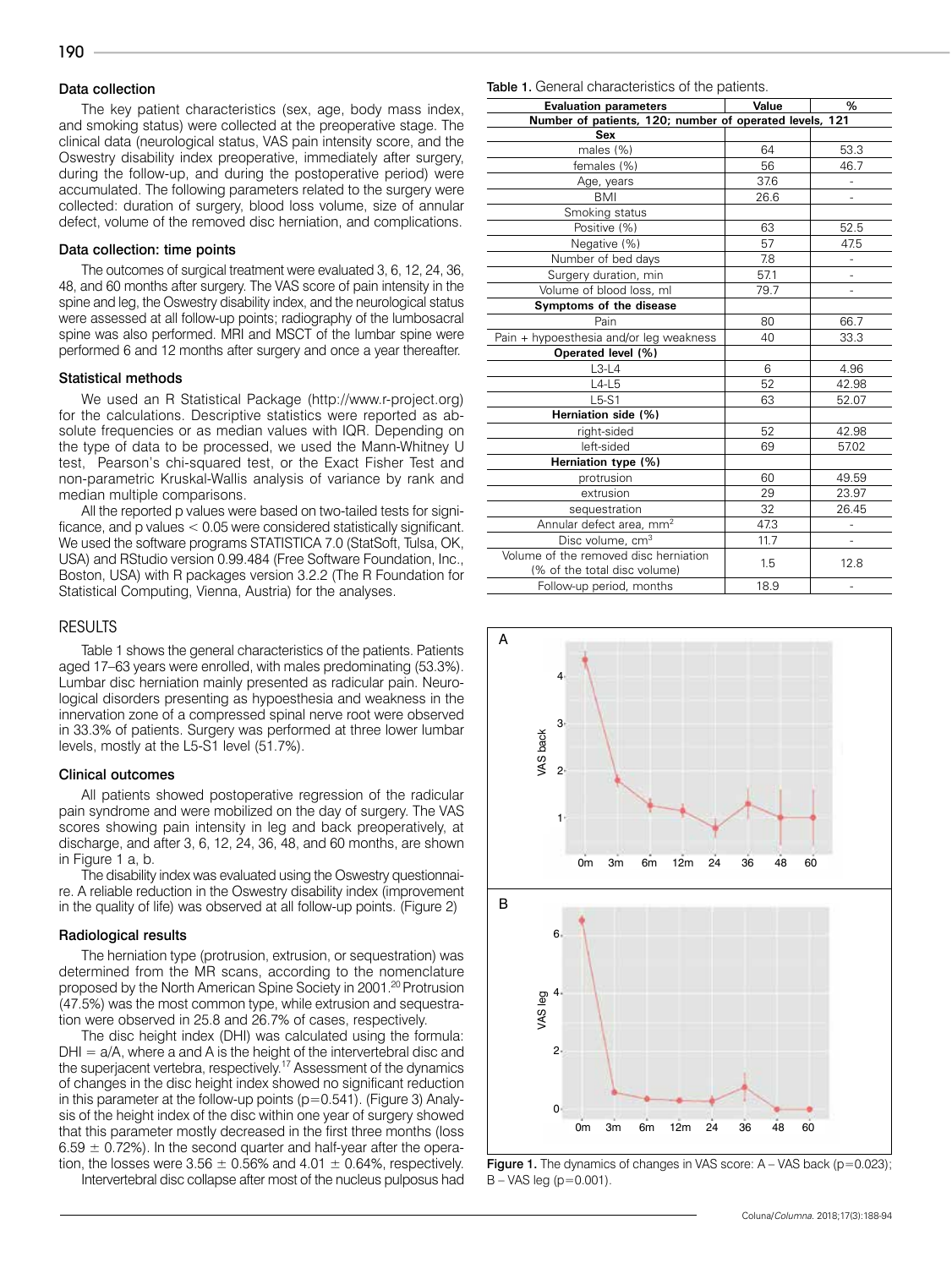

Figure 2. The dynamics of changes in the Oswestry disability index (ODI). p=0.001.



been removed was one of the reasons for the unfavorable outcome of microdiscectomy. The correlation between the removed nucleus pulposus and changes in DHI was studied by linear regression.

We studied the difference (%) between the DHI 12 months after the surgery and the preoperative DHI and it revealed that disc height loss directly correlated with the volume of removed nucleus pulposus. In both cases, p was <0.05. (Figure 4)

Retrolisthesis at the operated level was revealed in 29 (24.2%) patients. Assessment of the VAS scores for back and leg pain severity and ODI showed no intergroup difference (p>0.05) in disc height loss in patients with and without retrolisthesis at postoperative follow-up points of six-12 months.

#### Endplate changes

Preoperative lumbar spine MRI showed Modic changes in endplates in 20 (16.7%) patients. Of the 100 patients with no Modic changes prior to surgery, 22 (22%) patients presented these changes postoperatively. Table 2 shows the type and time of emergence of Modic changes.

Preoperative CT images showed erosive changes and resorption foci of endplates of the superjacent and subjacent vertebra in 12 (10%) and five (4.2%) patients, respectively. The area affected by these changes increased postoperatively. Resorption foci of the superjacent vertebra (around the polyethylene terephthalate mesh) were revealed in 20 patients at different follow-up points, while resorption foci of the subjacent vertebra were detected in five patients. Resorption foci around the polyethylene terephthalate mesh emerged in patients in whom the mesh end was contacting the body of an adjacent vertebra as a result of disc height loss.

Assessment of the dynamics of changes in the disc height index in patients with bone resorption around the mesh showed a



Figure 3. Disc height loss after operation (3-60 months), (DHI-disc height index). Figure 4. The difference in preoperative DHI and DHI 12 months after the surgery (%) as a function of the volume of the removed nucleus pulposus; left image: Volume of the removed nucleus pulposus (cm3); right image: Percentage of the removed nucleus pulposus with respect to total disc volume.

| Table 2. Modic changes. |  |  |  |  |
|-------------------------|--|--|--|--|
|-------------------------|--|--|--|--|

| Preoperative<br>period | Follow-up period (months) |    |    |    |    |    |  |
|------------------------|---------------------------|----|----|----|----|----|--|
|                        | 6                         | 12 | 24 | 36 | 48 | 60 |  |
| 13                     | ⁄l *                      |    |    |    |    |    |  |
|                        |                           | ◠  |    |    |    |    |  |
|                        |                           |    |    |    |    |    |  |
| 20                     |                           |    |    |    |    |    |  |
|                        |                           |    |    |    |    |    |  |

the number of patients with Modic changes detected for the first time.

reduction in this parameter during follow-up (p=0.542) (figure 5).

As a result of the loss of disk height, the mesh with the endplate of adjacent vertebra has come into contact, leading to the appearance of a resorption area.

We found by non-parametric 2-way ANOVA that these changes in MR/CT images have no effect on clinical presentation of the disease. (Table 3)

#### Recurrent disc herniation

Ipsilateral and contralateral disc reherniation at the operated level was revealed in one patient each (0.8%). Both patients underwent reoperation. (Table 4) No contralateral disc herniation was revealed in the remaining cases.

Two (1.7%) patients developed disc reherniation without signs of compression of neural structures. Lumbar spine MRI 12 and 18 months after the surgery revealed ipsilateral reherniation at the

191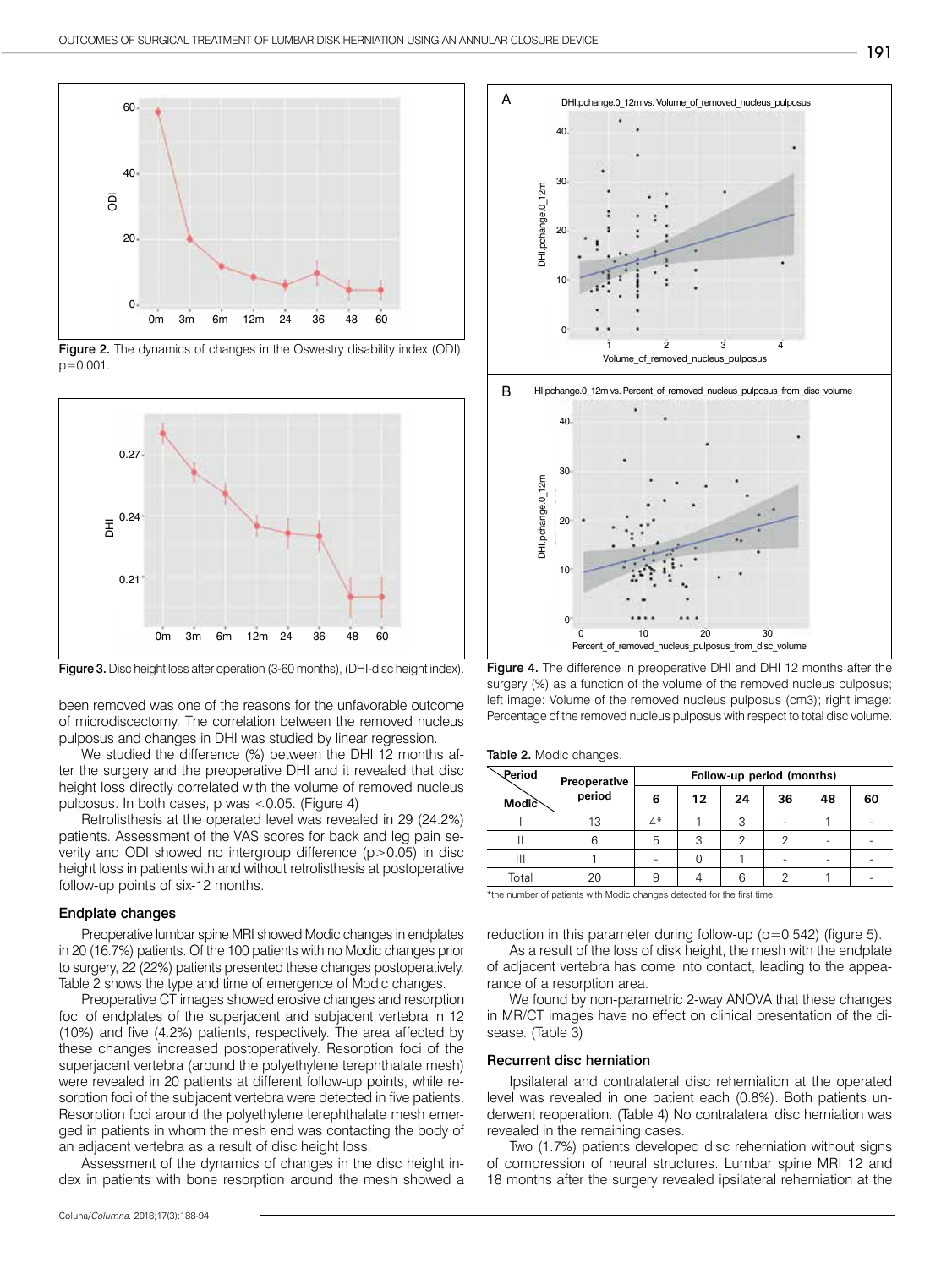operated level. However, the patients did not complain of pain in the lumbar spine and lower extremities during examination. These patients were followed up.

#### Complications and reoperations

There are risks of complications associated with using the Barricaid annular closure device. Its implantation requires sufficiently large interlaminar and intracanal spaces for impaction, which is ensured by sufficiently high traction of the nerve root and the dural sac and may cause injury to these structures. As with any other implant, there is a risk of implant migration, subsidence, and mechanical damage, and also of an allergic response to it.

No intraoperative complications, such as severe hemorrhage requiring blood transfusion, or injury to the dura mater or nerve roots, were observed in our case series. Postoperative complications were revealed in three (2.5%) patients. One patient had an epidural hematoma requiring revision surgery. One patient exhibited aggravation of neurological symptoms: increased severity of hypoesthesia of the affected area, which completely subsided within three months. One patient developed post-catheterization thrombophlebitis of the subcutaneous vein of the left forearm; conservative treatment was carried out according to the angiosurgeon's recommendations.

Reoperation rate was 4.2%. (Table 5)



Figure 5. Dynamics of changes in the disc height index in patients with foci of resorption around the Mesh.

| <b>RADIO OF MOGIC CHAMGES, DONG TOODIPHON AND A ODI SOCIOS.</b> |              |                    |                     |  |  |  |
|-----------------------------------------------------------------|--------------|--------------------|---------------------|--|--|--|
|                                                                 | VAS back     | VAS leg            | <b>ODI</b>          |  |  |  |
| Patients with Modic changes                                     | 2(1.5:2.65)  | 1.75<br>(1.5:2.31) | 22.08<br>(17.58:30) |  |  |  |
| Patients without Modic changes                                  | 2.33(1.82:3) | 1.8(1.5:3)         | 25<br>(21.17:34.42) |  |  |  |
| p value                                                         | 0.095        | 0.287              | 0.119               |  |  |  |
| Patients with bone resorption                                   | 5(2:6)       | 7(6:8)             | 60 (52:62)          |  |  |  |
| Patients without bone resorption                                | 4(4:6)       | 6(5:7.25)          | 57<br>(48.67:68.5)  |  |  |  |
| p value                                                         | 0.831        | 0.223              | 0.728               |  |  |  |

Table 3. Modic changes, bone resorption and VAS & ODI scores.

Table 4. Reoperation rate, reason and treatment tactics.

The Barricaid annular closure device was removed and posterior interbody fusion using transpedicular fixation was performed in 4 cases. Three (2.5%) patients in our series were reoperated because of segmental instability. These patients had preoperative segmental instability that has not been evaluated, although the radiographic data showed no instability. However, the pain syndrome can significantly limit the applicability of this method. In one patient, removal of the implant (ipsilateral disc reherniation at the operated level) was technically challenging, since the implant was tightly fused with the vertebral body. Neurological deficit in this patient worsened continuously: the leg weakness was aggravated. Control examination after 3 months showed regression of neurological deficit to reach the preoperative level. In other patients, implant removal was not associated with any difficulties.

## **DISCUSSION**

The use of the Barricaid annular closure device aims to reduce the rate of recurrent herniation due to its barrier function, to reduce lumbodynia by maintaining the disc height because of limited discectomy, and to slow down the degenerative cascade of both the intervertebral disc and facet joints of the spinal motion segment.

We studied the results of using the annular closure device in patients with lumbar disc herniation with a high risk of recurrent herniation. The risk of reherniation was considered high if a patient had an annular defect and had undergone limited microdiscectomy (sequestrectomy). In their review, Watters et al. demonstrated that the high rate of lumbar disc reherniation depended on the volume of the disc being removed (8.7% upon limited discectomy and 3.3% upon aggressive discectomy), but this is compensated for by a reduction in frequency of recurrent non-herniation back and leg pain (11 and 28% upon limited and aggressive discectomy, respectively).<sup>21</sup> Carragee et al. conducted a prospective study (I-1 level of evidence) in 180 patients with the median follow-up period of 6 years and revealed that the degree of annular defect after discectomy and herniation type is correlated with the reherniation rate.15 McGirt et al. found that the risk of disc reherniation increases in patients with annular defects wider than 6 mm and a smaller volume of disc removed.<sup>2, 22</sup>

As we have mentioned earlier, there are few publications reporting the outcomes of using the Barricaid annular closure device; the results of randomized trials are not available. The existing studies were performed in small patient samples with the maximum follow-up period of 24 months.

We performed searches in the Scopus, Pubmed, and Google Scholar search engines using the keywords "Barricaid", "ACD", and "annular closure device". Table 5 lists the publications on the outcomes of using this device.

Lequin et al. performed a prospective study of 45 patients (follow-up period, 12 months) who had undergone limited discectomy and annular closure with the Barricaid device at the L4–L5 and L5–S1 levels. They reported a statistically significant decrease in pain intensity and improvement in quality of life. Revision surgery was needed in three cases: to manage ipsilateral disc reherniation in one patient; to the contralateral disc reherniation in another

| no. | Reason for reoperation                                         | Number of<br>patients | %   | Period of reoperation<br>(months) | <b>Treatment tactics</b>                                                                                                          |
|-----|----------------------------------------------------------------|-----------------------|-----|-----------------------------------|-----------------------------------------------------------------------------------------------------------------------------------|
|     | Disc herniation at the operated<br>level on contralateral side |                       | 0.8 |                                   | Reoperation and removal of disc herniation                                                                                        |
|     | Segmental instability of the<br>operated disc                  |                       | 2.5 | 2, 6, 18                          | Reoperation, removal of the Barricaid annular closure<br>device, and rigid fixation of the segment                                |
|     | Ipsilateral disc reherniation at the<br>operated level         |                       | 0.8 | 30                                | Reoperation, removal of disc herniation, removal of the<br>Barricaid annular closure device, and rigid fixation<br>of the segment |
| 4   | Epidural hematoma                                              |                       | 0.8 | Early postoperative<br>period     | Reoperation, removal of hematoma, and decompression                                                                               |
|     | Total                                                          | 6                     | 5   |                                   |                                                                                                                                   |

192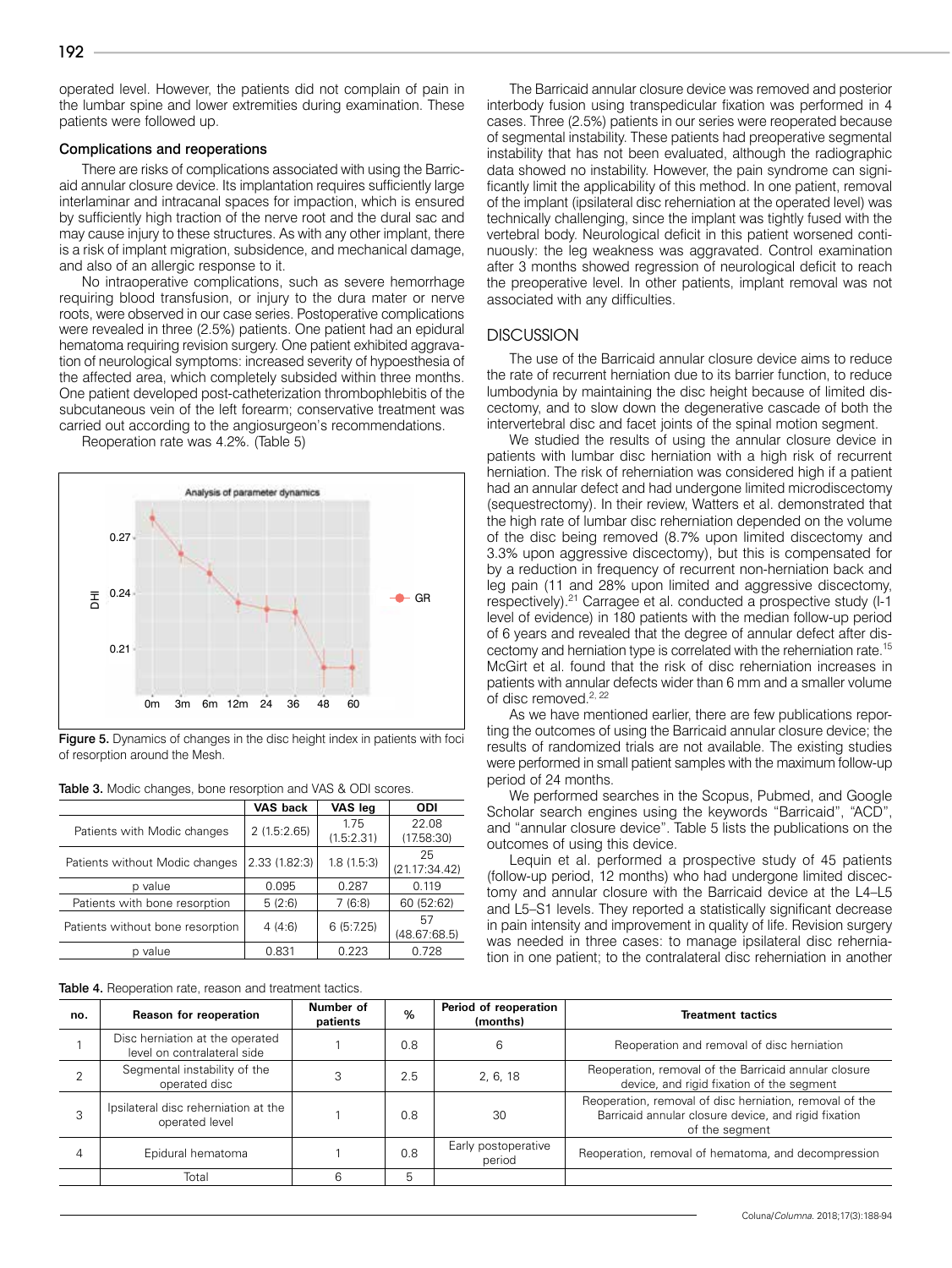|    | <b>Authors</b>                 | Year | Journal                                                 | Design                                                | Number of<br>patients | Follow-up<br>(months) | Reherniation.<br>symp $(%)$ | Reherniation.<br>asymp $(%)$ | <b>Reoperation</b><br>(%) |
|----|--------------------------------|------|---------------------------------------------------------|-------------------------------------------------------|-----------------------|-----------------------|-----------------------------|------------------------------|---------------------------|
|    | Lequin et al.                  | 2012 | Korean J spine                                          | Prospective, multi-center<br>study                    | 45                    | 24                    | 2.4                         | 2.8                          | 2.4                       |
| 2  | Trummer et al                  | 2013 | Clinical Neurology and<br>Neurosurgery                  | Prospective, multi-center<br>studv                    | 63                    | 12                    | <b>NA</b>                   | <b>NA</b>                    | <b>NA</b>                 |
| 3  | Parker et al.                  | 2013 | Journal of Neurological<br>Surgery                      | A Multicenter<br>Prospective Cohort Study             | 30                    | 24                    | $\Omega$                    | $\mathbf 0$                  | 0                         |
| 4  | Bouma et al.                   | 2013 | Eur Spine J                                             | Prospective                                           | 75                    | 24                    | 1.4                         | 5.1                          | 1.3                       |
| 5  | Hahn et al.                    | 2014 | Korean J Neurotrauma                                    | Case report                                           | 3                     | 12                    | 0                           | $\mathbf 0$                  | $\mathbf 0$               |
| 6  | Ledic et al.                   | 2015 | Journal of Neurological<br>Surgery                      | Prospective                                           | 75                    | 24                    | 1.5                         | <b>NA</b>                    | 4.2                       |
| 7  | Barth et al.                   | 2016 | Journal of Clinical<br>Neuroscience                     | Retrospective                                         | 45                    | 18                    | 2.2                         | <b>NA</b>                    | 8.9                       |
| 8  | Parker et al.                  | 2016 | Journal of Spinal<br>Disorders & Techniques             | A multi-center prospective<br>cohort study            | 30                    | 24                    | $\Omega$                    | <b>NA</b>                    | 0                         |
| 9  | Krutko et al.                  | 2016 | International Journal of<br><b>Surgery Case Reports</b> | Case report                                           |                       |                       |                             |                              |                           |
| 10 | Lange et al.                   | 2017 | Acta Neurochir                                          | Case report                                           | $\sim$                | $\sim$                | $\equiv$                    | $\overline{\phantom{a}}$     |                           |
| 11 | Klassen et al.                 | 2017 | Journal of Pain Research                                | Post hoc analysis of a<br>randomized controlled trial | 272                   | 3                     | <b>NA</b>                   | <b>NA</b>                    | 1.9                       |
| 12 | Adisa<br>Kuesumovich<br>et al. | 2017 | Cureus                                                  | Retrospective                                         | 171                   | 15                    | 4.1                         | 2.9                          | 9.4                       |

Table 5. Review of the literature devoted to the Barricaid annular closure device.

patient; and to treat coarse cicatricial epidural lesions in the third patient.23 We observed no cicatricial changes requiring reoperation in our series. In their study with 2-year follow-up period, Parker et al. compared the outcomes of the conventional microdiscectomy and microdiscectomy using the Barricaid annular closure device. No disc reherniation was revealed in the group of patients who had undergone annular closure, while 6.5% of patients in the discectomy group had disc reherniation requiring revision surgery.<sup>24</sup> Different authors reported that the short-term outcomes of limited discectomy followed by annular closure using the Barricaid device were comparable to those of the conventional discectomy.<sup>7,25</sup> As reported by Lequin et al., the rate of symptomatic and asymptomatic reherniation following the use of the Barricaid annular closure device was 1.4 and 1.5%, respectively.23 Bouma et al. conducted a prospective study of the effectiveness of the Barricaid annular closure device following limited microdiscectomy in 75 patients. After 12 months, 1.4% of patients developed disc reherniation requiring reoperation and 1.5% of patients had asymptomatic reherniation. After 24 months, asymptomatic reherniation was present in 5.1% of patients.<sup>26</sup> In our study, asymptomatic reherniation was found in two cases (1.7%). Recurrent disc prolapses without clinical symptoms may be present in as many as 13% of discectomy patients two years after surgery.27

Trummer et al. demonstrated that annular closure slows down facet joint degeneration.28 We assessed the changes in degeneration of facet joints and the intervertebral disc and revealed no statistically significant worsening of degeneration during the follow-up period. Hence, the use of annular closure following discectomy allows the shape and function of facet joints and the intervertebral disc to be maintained.

Application of the annular closure device has a positive effect on the spinal motion segment by maintaining the intervertebral disc height. According to the published data, the height of the intervertebral disc may decrease as much as by 25% compared to the preoperative height,<sup>2,6,8,9</sup> which can be observed in clinical manifestations. Lequin et al. reported that intervertebral disc height after surgical removal of disc herniation followed by annular closure decreased by only 7% from the baseline level.23 We also revealed no statistically significant disc height loss, indicating that the Barricaid annular closure device can reliably protect the intervertebral disc injured during limited discectomy.

The emergence of resorption foci of bone tissue around the implant is one of the negative radiographic outcomes after implanting the Barricaid device. We revealed that these foci mainly occur at the sites where the end of the implant mesh or anchor contacts the endplate of an adjacent vertebra. In their retrospective study, Barth et al.29 assessed the discal and non-discal changes after closure of annular defect in 45 patients. The control group consisted of 40 patients who had undergone sequestrectomy alone (group S). The inclusion criteria were identical; the follow-up period ranged between 18 and 27 months. Those authors revealed that disc reherniation in the sequestrectomy group was reliably higher (12.5 and 2.2%); patients in the S group more often had an annular defect confirmed by MRI. Postoperative Modic changes were observed in one patient in each group. The rate of vertebral endplate changes presenting as small cysts, erosion, and bone tissue resorption was reliably higher in patients with implanted annular closure devices (52.4 and 10.3%). These changes were mostly detected around the polyethylene terephthalate Mesh. No correlation between the clinical treatment outcomes and the MRI data were revealed in this study.

Lange et al. reported a case of low-grade infectious process around the Barricaid annular closure device five years following the surgery. Lumbar spine MSCT revealed bone tissue resorption around the implant. Bacteriological examination showed *propionibacterium acnes* colonization.30

The study by Kursumovich et al.<sup>31</sup> is one of the most recent publications devoted to the Barricaid device. Those authors performed a retrospective analysis of the outcomes of microdiscectomy and annular closure in 171 patients. The mean follow-up period was 15 months. Disc reherniation was revealed in 4.1% of cases; asymptomatic disc reherniation was observed in 2.9% of patients. Fifteen (8.8%) patients had either partial or complete detachment of the polymer mesh from the titanium anchor. Only two of these patients were reoperated. We observed no mesh detachment in our cases. The mesh was turned towards the spinal canal in two patients (1.7%), but it still was attached to the titanium anchor. These changes were detected three and 18 months postoperatively, respectively. The patients presented with no recurrent disc herniation and/or pain syndrome. Penetration of the implant mesh into the adjacent vertebral endplate was observed in nine cases (7.4 %).

Our study has a number of limitations: its design involved neither randomization nor a control group; the follow-up periods ranged from two to 60 months; the interventions were performed by different surgeons; and no independent evaluation of the radiographic and MRI data was carried out. These facts may have potentially biased the study results.